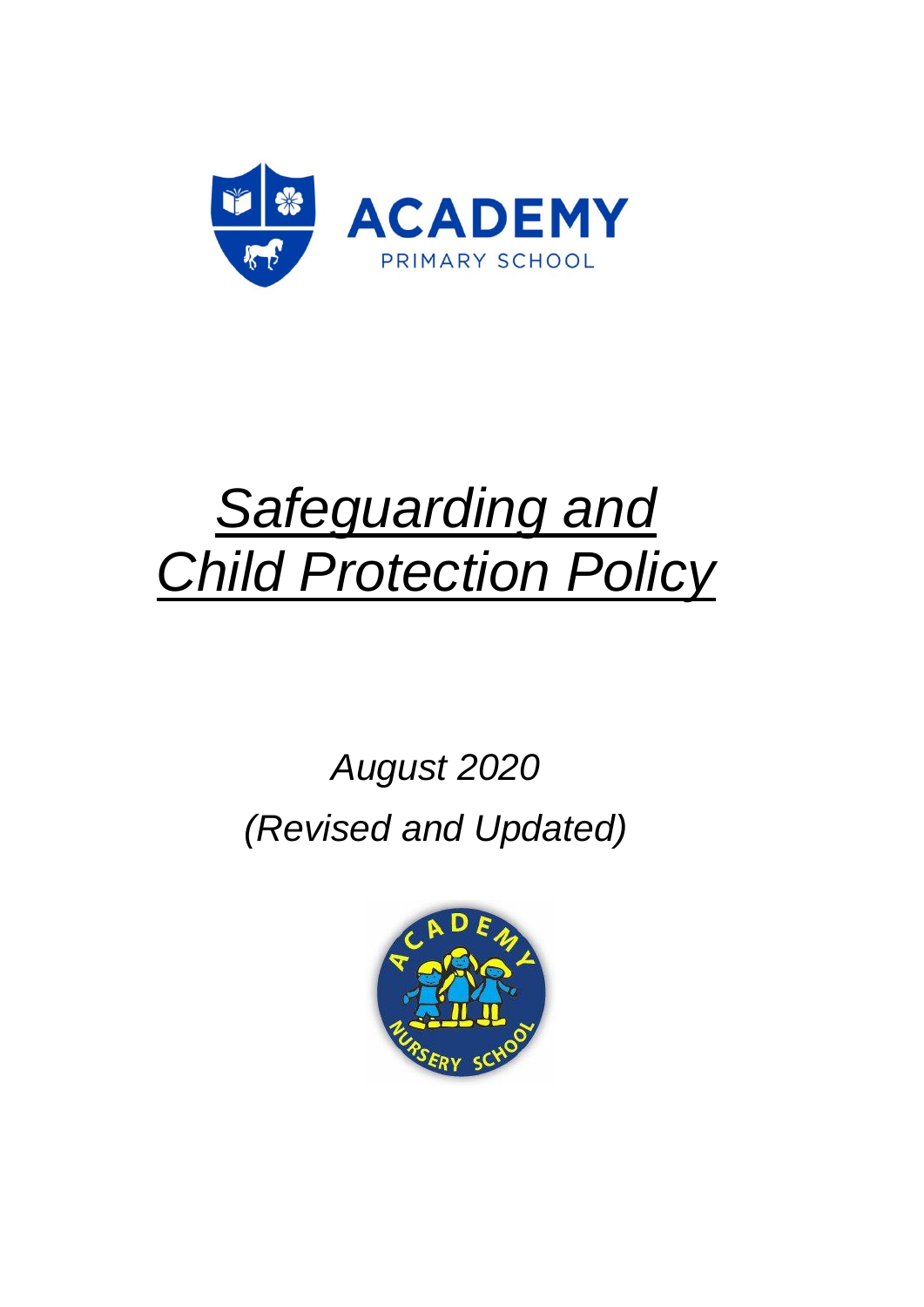## **Contents**

| 1. |                          |                                                                             |  |  |  |  |  |
|----|--------------------------|-----------------------------------------------------------------------------|--|--|--|--|--|
| 2. |                          |                                                                             |  |  |  |  |  |
|    | 2.1                      |                                                                             |  |  |  |  |  |
| 3. |                          |                                                                             |  |  |  |  |  |
| 4. |                          |                                                                             |  |  |  |  |  |
| 5. |                          |                                                                             |  |  |  |  |  |
|    | 5.1<br>5.2<br>5.3<br>5.4 |                                                                             |  |  |  |  |  |
| 6. |                          |                                                                             |  |  |  |  |  |
|    | 6.1<br>6.2<br>6.3        |                                                                             |  |  |  |  |  |
| 7. |                          |                                                                             |  |  |  |  |  |
|    | 7.1<br>7.2<br>7.3<br>7.4 | ATTENDANCE AT CHILD PROTECTION CASE CONFERENCES AND CORE GROUP MEETINGS  17 |  |  |  |  |  |
|    |                          |                                                                             |  |  |  |  |  |
|    |                          |                                                                             |  |  |  |  |  |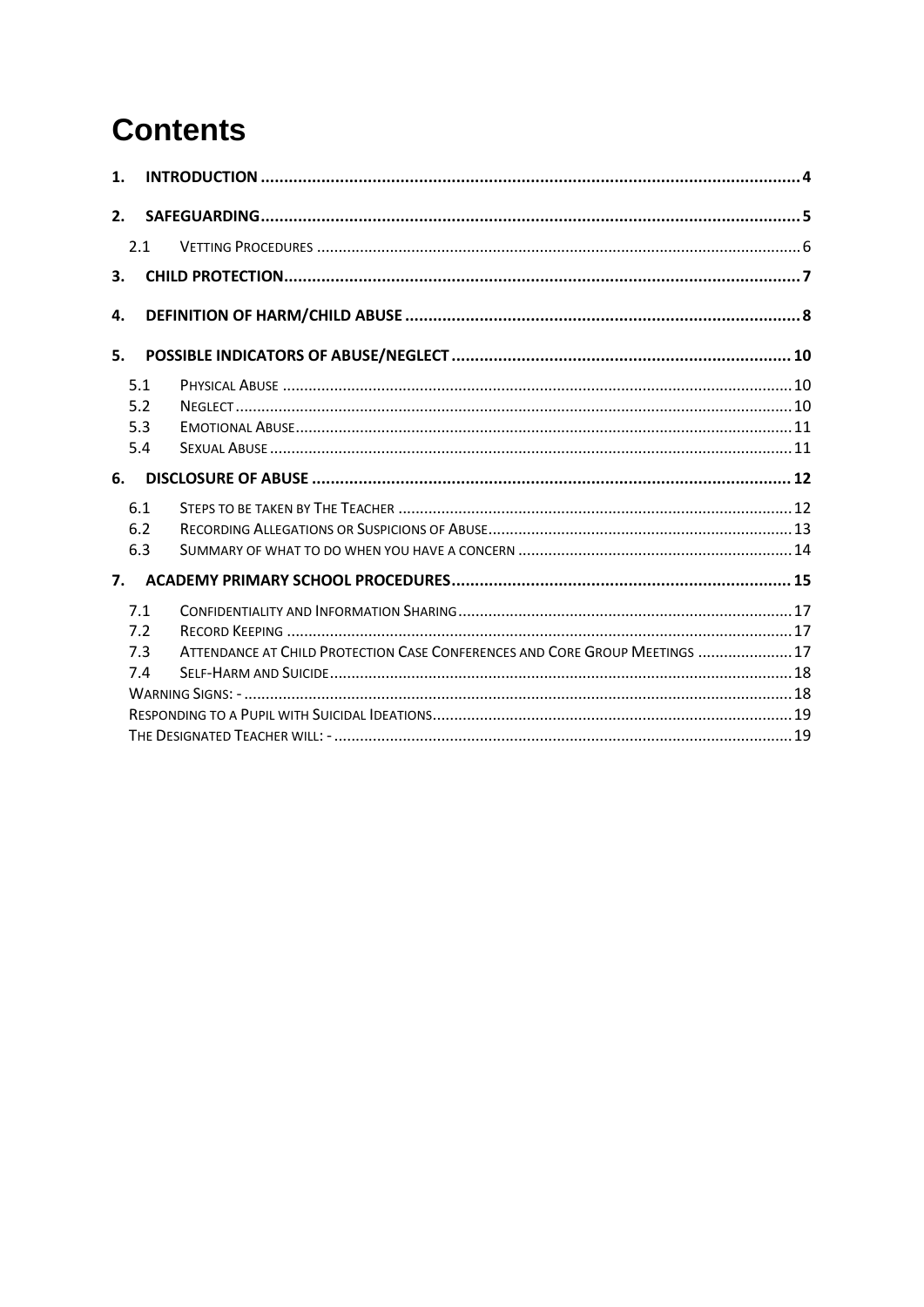#### **Aims:**

- To ensure that the welfare of each child is paramount.
- To ensure that vulnerable pupils are protected and that suspected cases of abuse are appropriately dealt with.
- To provide clear guidelines to staff on referral procedures.
- To meet the demands of The Children N.I. Order 1995.

#### **Legislation and Government Initiatives**

• United Nations Convention on the Rights of the Child 1991

"Children have the right to be protected from all forms of violence; and they must be given proper care by those looking after them."

"When adults or organisations make decisions which affect children, they must always think about what would be best for the child"

• The Children (N.I.) Order 1995

"The welfare of the child must be the paramount consideration"

• DENI Circular 1997/4

"As well as their statutory responsibilities in relation to pupils' learning, schools have a pastoral responsibility towards their pupils and should recognise that the children have a fundamental right to be protected from harm"

- Human Rights Act 1998
- Education & Libraries Order 2003 Education & Protection of Pupils
- Area Child Protection Committees' Regional Child Protection Policy and Procedures (April 2005)
- DENI Circulars 1999/9, 1999/10, 2006/6-9 and 25, 2007/01, 2008/03 and 10, 2010/01 and 07, 2011/22, 2012/19 and 2013/01, 2015/13, 2016/20, 2016/27
- Safeguarding Vulnerable Groups (NI) order 2007
- The Sexual Offences (NI) Order 2008
- Safeguarding Board Act NI 2011
- Protection of Freedom Act 2012
- Multi-agency Practice Guidelines Female Genital Mutilation DFP 2014
- Co-operating to Safeguard Children (DHSSPS 2016)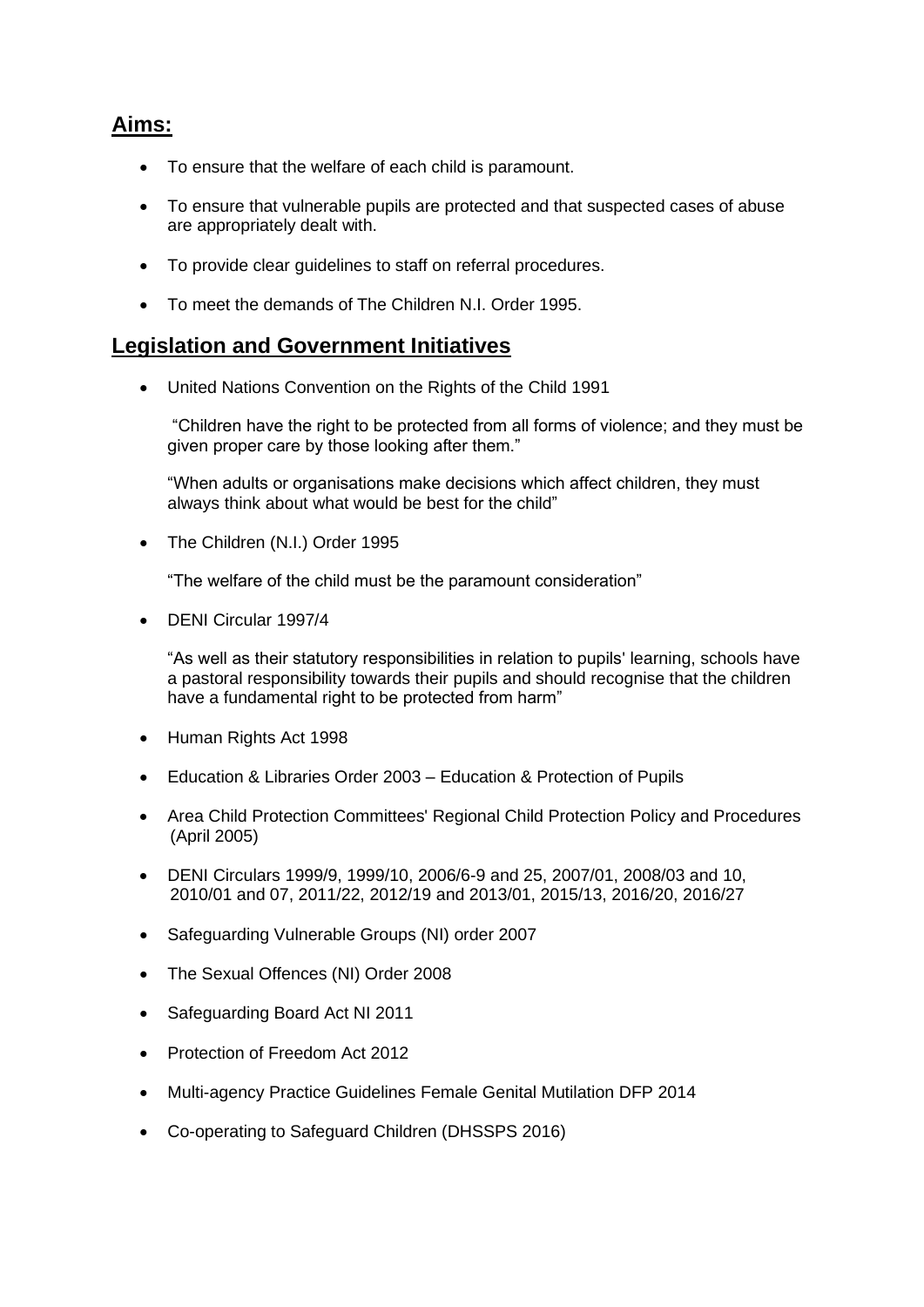## **1. Introduction**

Safeguarding and promoting the welfare of children refers to the process of protecting children from abuse or neglect, preventing the impairment of health or development, ensuring that children grow up in circumstances consistent with the provision of safe and effective care and undertaking that role so as to enable those children to have optimum life chances and to enter adulthood successfully.

Child Protection refers to the processes undertaken to protect children who have been identified as suffering, or being at risk of suffering significant harm.

We in Academy Primary School have a primary responsibility to do what is reasonable in all circumstances to safeguard and promote the welfare and safety of the pupils in our charge. We endeavour to provide a safe and welcoming environment where all pupils are respected and valued. We seek to protect our pupils by helping them learn about the risk of possible abuse, helping them to recognise unwelcome behaviour in others and acquire the confidence and skills they need to keep themselves safe.

We are alert to the signs of possible abuse and neglect and follow procedures to ensure pupils receive effective support and protection.

We will carry out this duty through our:-

- Pastoral Care Policy which values individuals for their unique talents and abilities and aims to provide a caring, supportive and safe environment in which all our young people can learn and develop their full potential;
- Anti-Bullying Policy;
- Staff Code of Conduct towards pupils;
- Positive Behaviour Policy;
- Use of Reasonable Force Policy;
- Use of Images Policy;
- Intimate Care Policy;
- Mobile Phone Policy.
- Relationships and Sexuality Education Policy

(These documents are available from the Principal on request).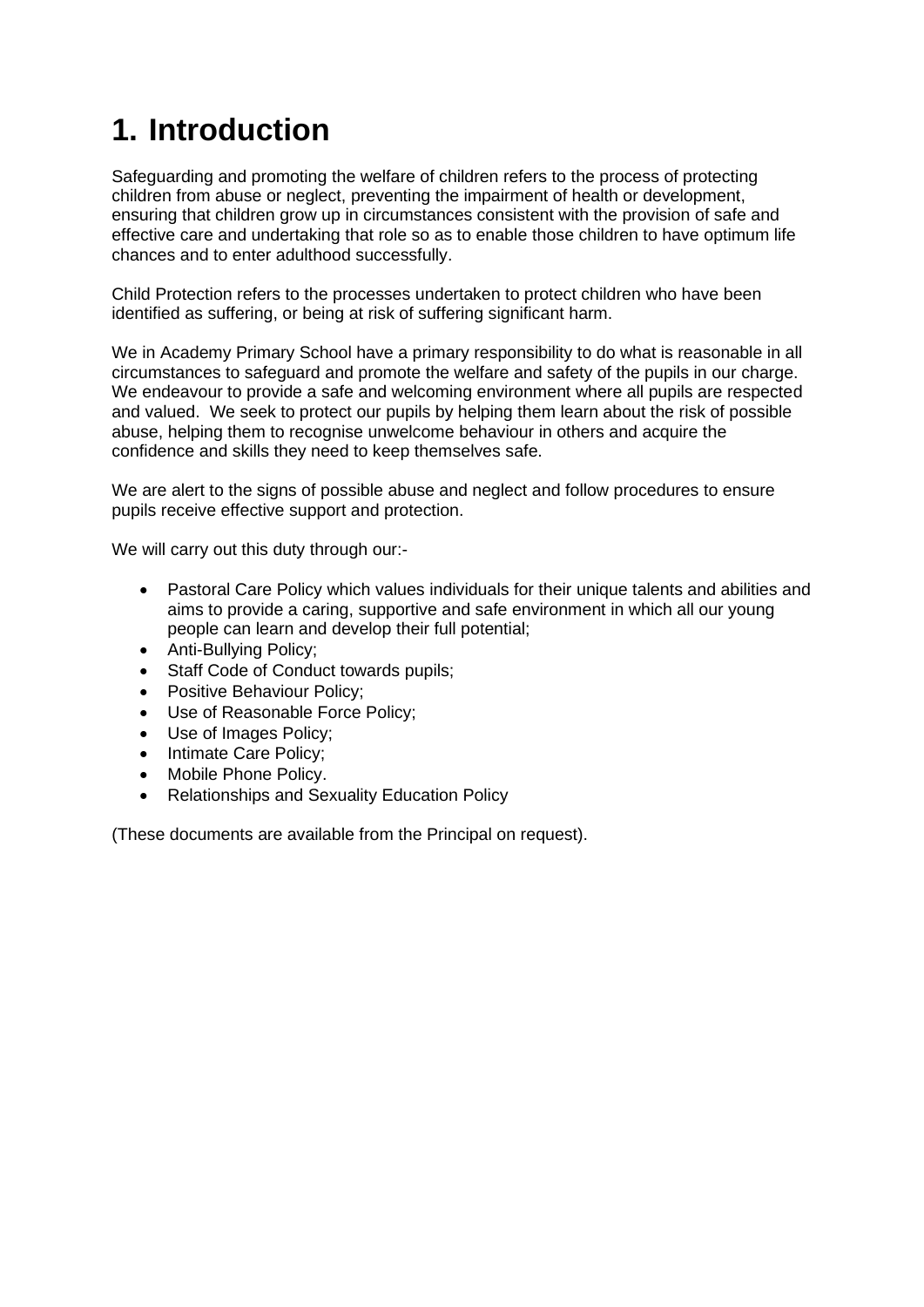## **2. Safeguarding**

'Safeguarding is more than child protection. Safeguarding begins with promotion and preventative activity which enables children and young people to grow up safely and securely in circumstances where their development and wellbeing is not adversely affected. It includes support to families and early intervention to meet the needs of children and continues through to child protection' *(Co-operating to Safeguard Children and Young People in Northern Ireland 2016)*

#### **Physical Safety**

The school aims to provide a safe environment for the children. It has a secured perimeter fence, a CCTV monitoring system, a secured access/entry system to all areas (including mobile buildings) and a computerised visitor registration system. The gate from the playground to the car park is secured with a combination lock. Children are supervised during break and lunch times and running is not allowed at break time when the whole school are in the playgrounds at the same time in order to reduce the frequency of minor accidents/incidents.

#### **Online Safety**

Parental permission is sought for use of the internet in school. The school provides filtered internet access to pupils and staff on the C2k network. Children are taught how to stay safe online through class lessons eg CEOP activities, talks during Internet Safety Day and activities on the dangers of cyber bullying, during Anti-Bullying week in November. The PSNI hold a workshop in a local school, to provide parents with up to date advice and recommendations on the safe use of the internet at home. Children do not have access to mobile phones during the school day (see Mobile Phone Policy).

#### **Health and Safety**

E.A. Central Contracts ensure that the site is secure and its contents are fit for purpose. Fire alarms are tested weekly. Fire equipment, PE equipment, drinking water, electrical appliances etc. are checked annually and the findings reported and logged. Fire drills are carried out termly. The Building Supervisor monitors cold and hot water temperatures in order to comply with E.A. recommendations with regard to Legionella. The School Kitchen is regularly inspected and graded by Food Hygiene (Environmental Health Service).

#### **Risk Assessments**

The school has a risk assessment policy containing individual risk assessments as recommended by the Education Authority. Risk assessments are carried out regularly to ensure the on-going safety of the children all around the school premises, both indoor and outdoor. Risk assessments are also carried out for any occasion that the children are off school premises in the care of a teacher. This includes educational trips, sporting events, swimming lessons and residential trips.

#### **Responsibilities**

The Governors and Mr R. Fegan (Principal) have overall responsibility for the cleaning, maintenance and security of Academy Primary and Nursery School. The day to day management is the responsibility of the Building Supervisor, Mr D McAuley. An annual Health and Safety inspection is carried out by the Building Supervisor and the Designated Governor for Health and Safety, Mr Roy Edwards.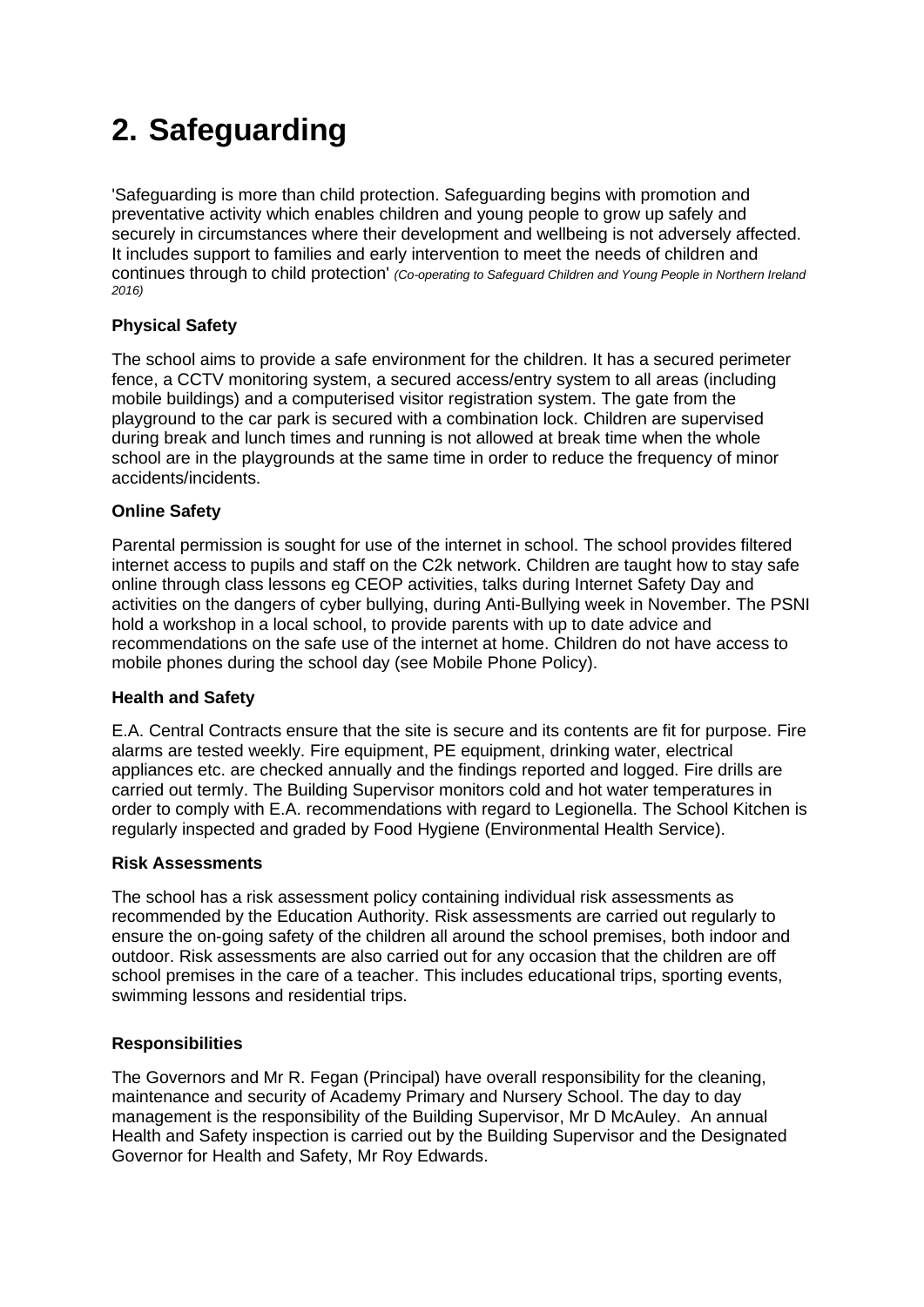It is the responsibility of **parents** to ensure that the school is provided with up to date contact and medical details.

The Safeguarding Team comprises: -

- Mr Fegan (Chairman/ Principal)
- Mrs A. Dickson (Pastoral Care Team / Designated Teacher for Child Protection)
- Mrs J. Cockroft (Pastoral Care Team / Deputy Designated Teacher for Child Protection)
- Mrs H. Martin (Pastoral Care Team / Deputy Designated Teacher for Child Protection)
- Mr Peter Shaw (Chairman of B.O.G.)
- Rev Chris Pollock (Designated Governor for Child Protection)

### **2.1 Vetting Procedures**

All staff appointed to positions in the School and tutors/volunteers in Regulated Activity are vetted in accordance with relevant legislation and Departmental guidance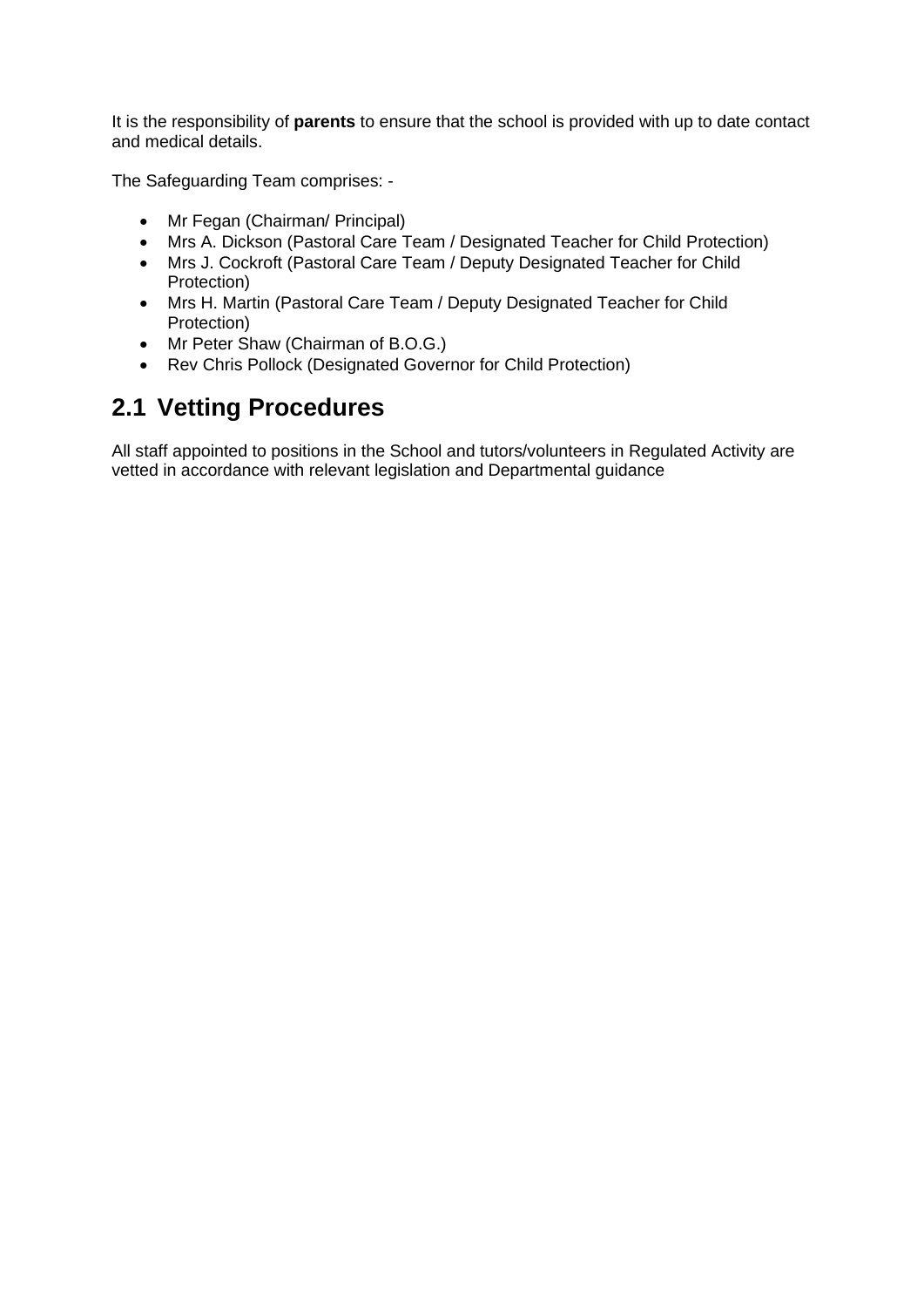### **3. Child Protection**

The purpose of the following procedures on Child Protection is to protect our pupils by ensuring that everyone who works in our school – teachers, non-teaching staff and volunteers – has clear guidance on what constitutes child abuse and the action which is required where abuse or neglect of a child is suspected or reported.

The Principal, Designated Teacher, Deputy Designated Teachers, Designated Governor and Chairperson of the Board of Governors undergo initial and subsequent refresher training (every two years) in Safeguarding and Child Protection. This is delivered by the Child Protection Support Service for Schools. All other staff, teaching and non-teaching, receive induction training and then refresher training at least every two years within school from the Designated Teacher.

The overriding concern of all these adults must be the care, welfare and safety of the child. The welfare of each child is our paramount consideration. The problem of child abuse will not be ignored by anyone who works in our school, and we know that some forms of child abuse are also a criminal offence.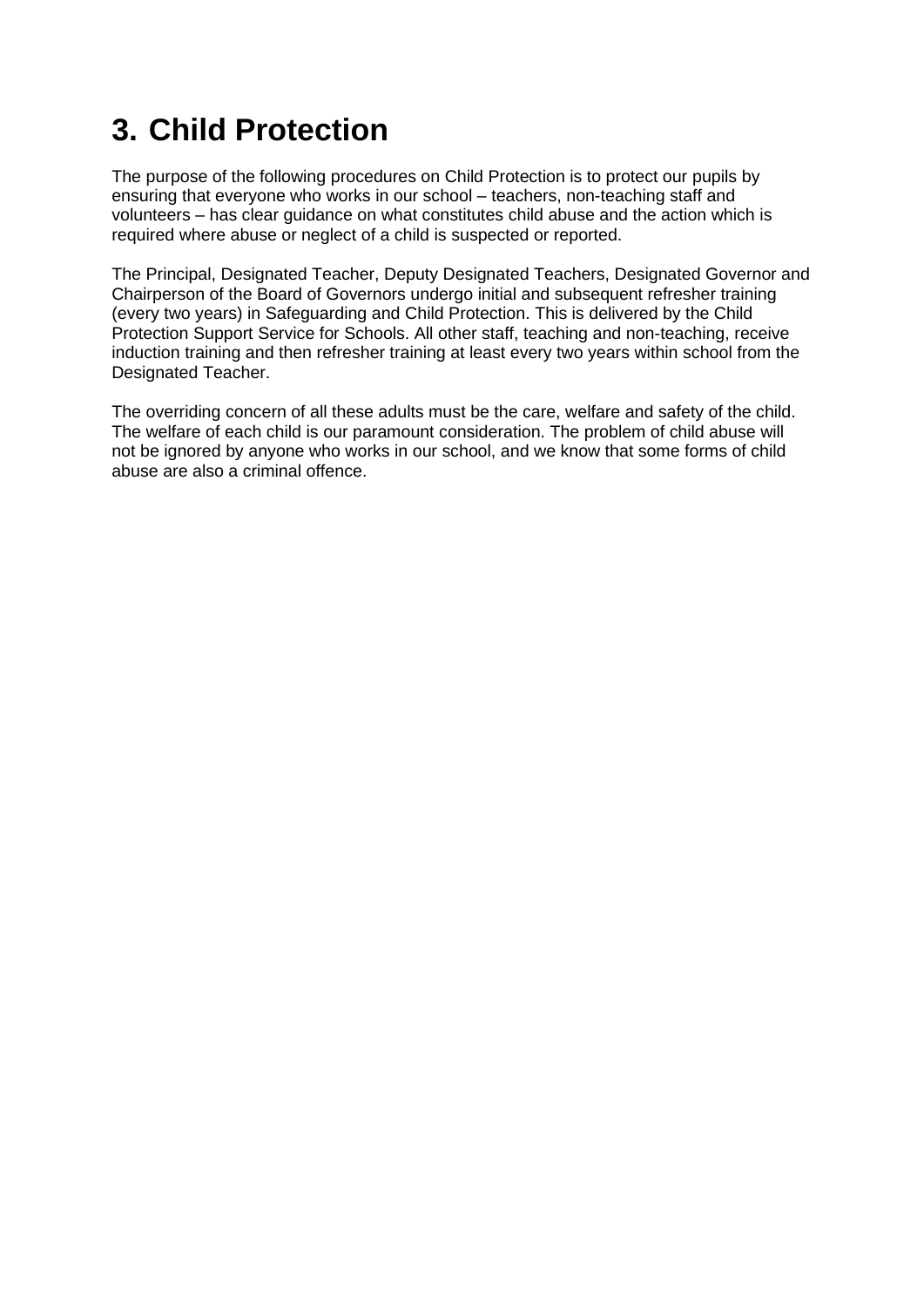### **4. Definition of Harm/Child Abuse**

The Children Act does not define the word "abuse." Below is the definition from the *'Area Child Protection Committees' Regional Policy and Procedures (April 2005)':-*

'Child abuse occurs when a child is neglected, harmed or not provided with proper care. Children may be abused in many settings, in a family, in an institutional or community setting, by those known to them, or more rarely, by a stranger. There are different types of abuse and a child may suffer more than one of them. The procedures outlined in this document are intended to safeguard children who are at significant risk of harm because of abuse or neglect by a parent, carer or other with a duty of care towards the child.'

The DENI publication *'Co-operating to Safeguard Children and Young People in Northern Ireland (March 2016)'* states:-

'Harm can be suffered by a child or young person by acts of abuse perpetrated upon them by others. Abuse can happen in any family but children may be at more risk if their parents have problems with drugs, alcohol and mental health or if they live in a home where domestic abuse happens. Abuse can also happen outside of the family environment.'

*'Co-operating to Safeguard Children and Young People in Northern Ireland (March 2016)'* also defines five categories of abuse:-

#### ➢ **Neglect**

'Neglect is the failure to provide for a child's basic needs, whether it be adequate food, clothing, hygiene, supervision or shelter that is likely to result in the serious impairment of a child's health or development. Children who are neglected often also suffer from other types of abuse.'

#### ➢ **Physical Abuse**

'Physical abuse is deliberately hurting a child. It might take a variety of different forms, including hitting, biting, pinching, shaking, throwing, poisoning, burning or scalding, drowning or suffocating a child.'

#### ➢ **Sexual Abuse**

'Sexual abuse occurs when others use and exploit children sexually for their own gratification or gain or the gratification of others. Sexual abuse may involve physical contact, including assault by penetration (for example rape or oral sex) or non-penetrative acts such as masturbation, kissing, rubbing and touching outside clothing. It may include non-contact activities, such as involving children in the production of sexual images, forcing children to look at sexual images or watch sexual activities, encouraging children to behave in sexually inappropriate ways or grooming a child in preparation for abuse (including via e-technology). Sexual abuse is not solely perpetrated by adult males. Women can commit acts of sexual abuse, as can other children.'

#### ➢ **Emotional Abuse**

'Emotional abuse is the persistent emotional maltreatment of a child. It is also sometimes called psychological abuse and it can have severe and persistent adverse effects on a child's emotional development. Emotional abuse may involve deliberately telling a child that they are worthless, or unloved and inadequate. It may include not giving a child opportunities to express their views, deliberately silencing them, or 'making fun' of what they say or how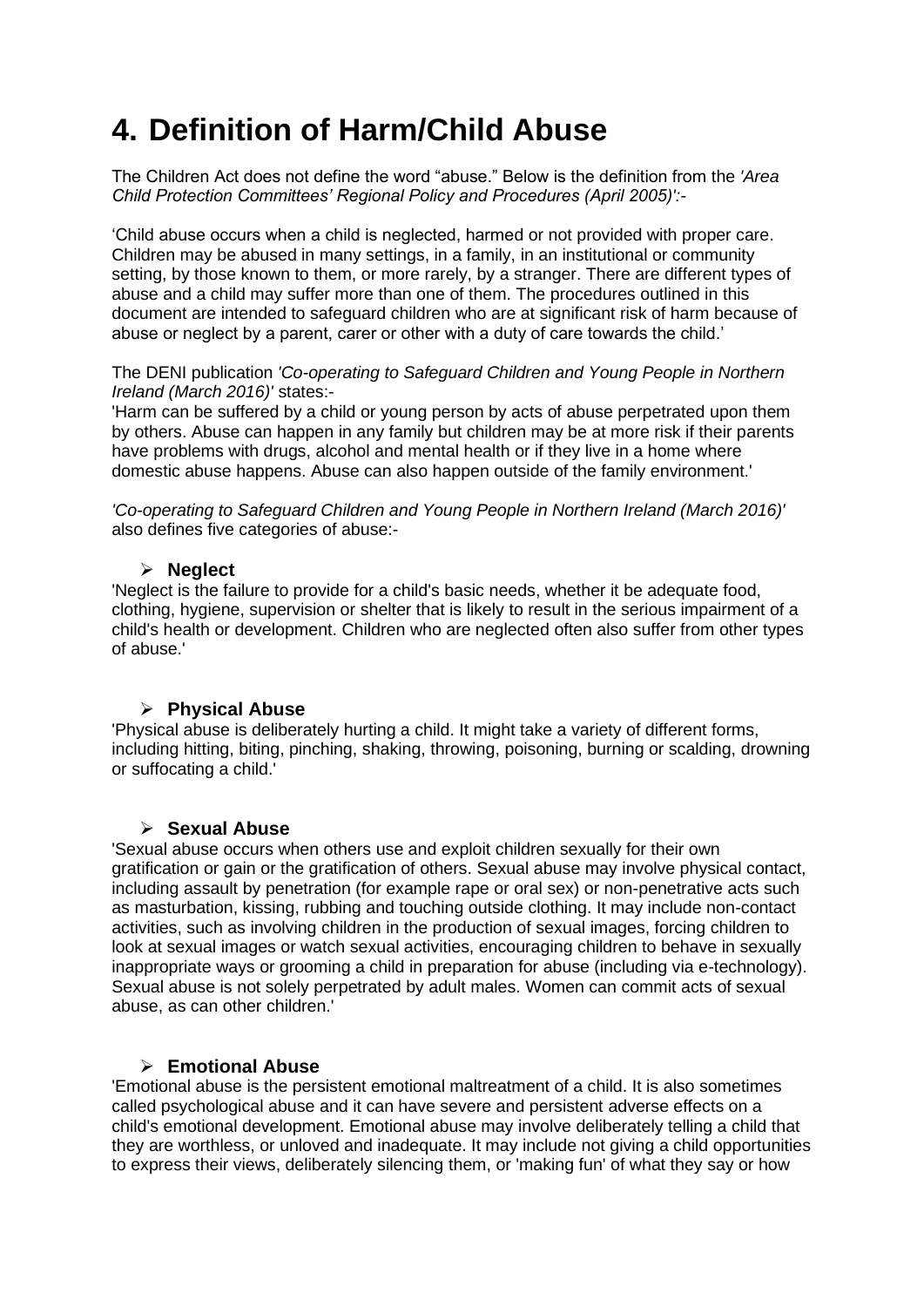they communicate. Emotional abuse may involve bullying - including online bullying through social networks, online games or mobile phones - by a child's peers.

#### ➢ **Exploitation**

'Exploitation is the intentional ill-treatment, manipulation or abuse of power and control over a child or young person; to take selfish or unfair advantage of a child or young person or situation, for personal gain. It may manifest itself in many forms such as child labour, slavery, servitude, engaging in criminal activity, begging, benefit or other financial fraud or child trafficking. It extends to the recruitment, transportation, transfer, harbouring or receipt of children for the purpose of exploitation. Exploitation can be sexual in nature.'

### **Domestic Violence and Abuse**

This is defined as 'threatening, controlling, coercive behaviour, violence or abuse (psychological, virtual, physical, verbal, sexual, financial or emotional) inflicted on anyone (irrespective of age, ethnicity, religion. gender, gender identity, sexual orientation or any form of disability) by a current or former intimate partner or family member.' *(Stopping Domestic and Sexual Violence and Abuse in Northern Ireland A Seven Year Strategy - March 2016)*

Incidents of Domestic Violence will be reported to Social Services/PSNI as per the school's referral procedures.

### **Female Genital Mutilation (FGM)**

*'Multi-agency Practice Guidelines: Female Genital Mutilation (DFP 2014)'* states:- 'FGM involves procedures that include the partial or total removal of the external female genital organs for cultural or other non-therapeutic reasons.'

The school will follow the procedures outlined in the above guidelines if FGM or proposed FGM is disclosed or suspected.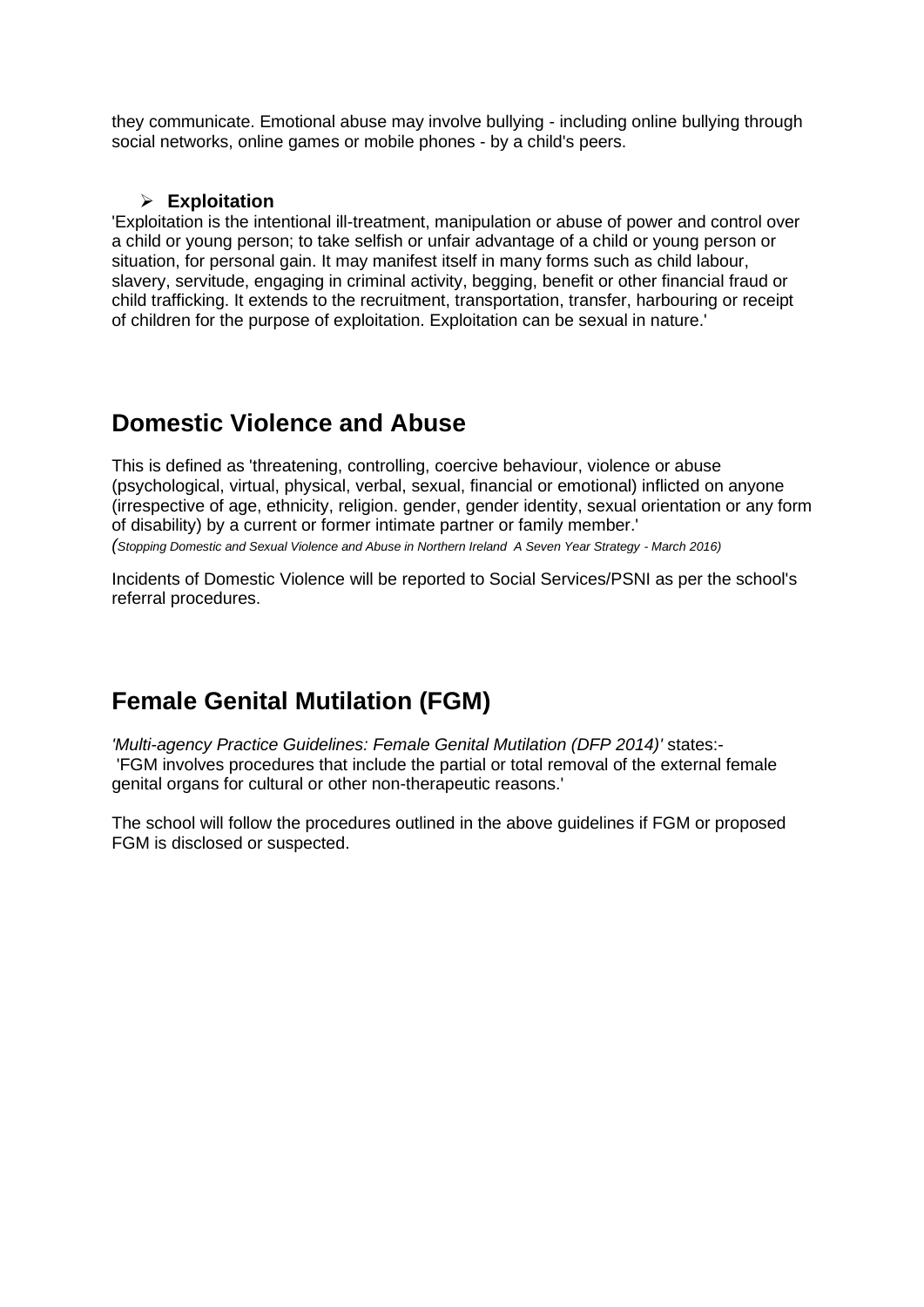## **5. Possible Indicators of Abuse/Neglect**

The following illustrations outline common indicators of abuse and neglect. These signs **are not a checklist**; indeed many of them could have other explanations.

### **5.1 Physical Abuse**



- Self destructive tendencies.
- Improbable excuses given to explain injuries.
- Persistent runaway
- Aggressive or withdrawn
- Fear of returning home.
- Reluctant to have physical contact
- Clothing inappropriate to weather - worn to hide part of the body

### **5.2 Neglect**

- Constant hunger
- Poor state of clothing and/or personal hygiene
- Untreated medical problems
- Emaciation/distended stomach
- Constant tiredness

#### **Physical Indicators Behavioural Indicators**

- Tiredness, listlessness
- Lack of social relationships
- Compulsive stealing, begging or scavenging
- Frequently absent or late
- Low self-esteem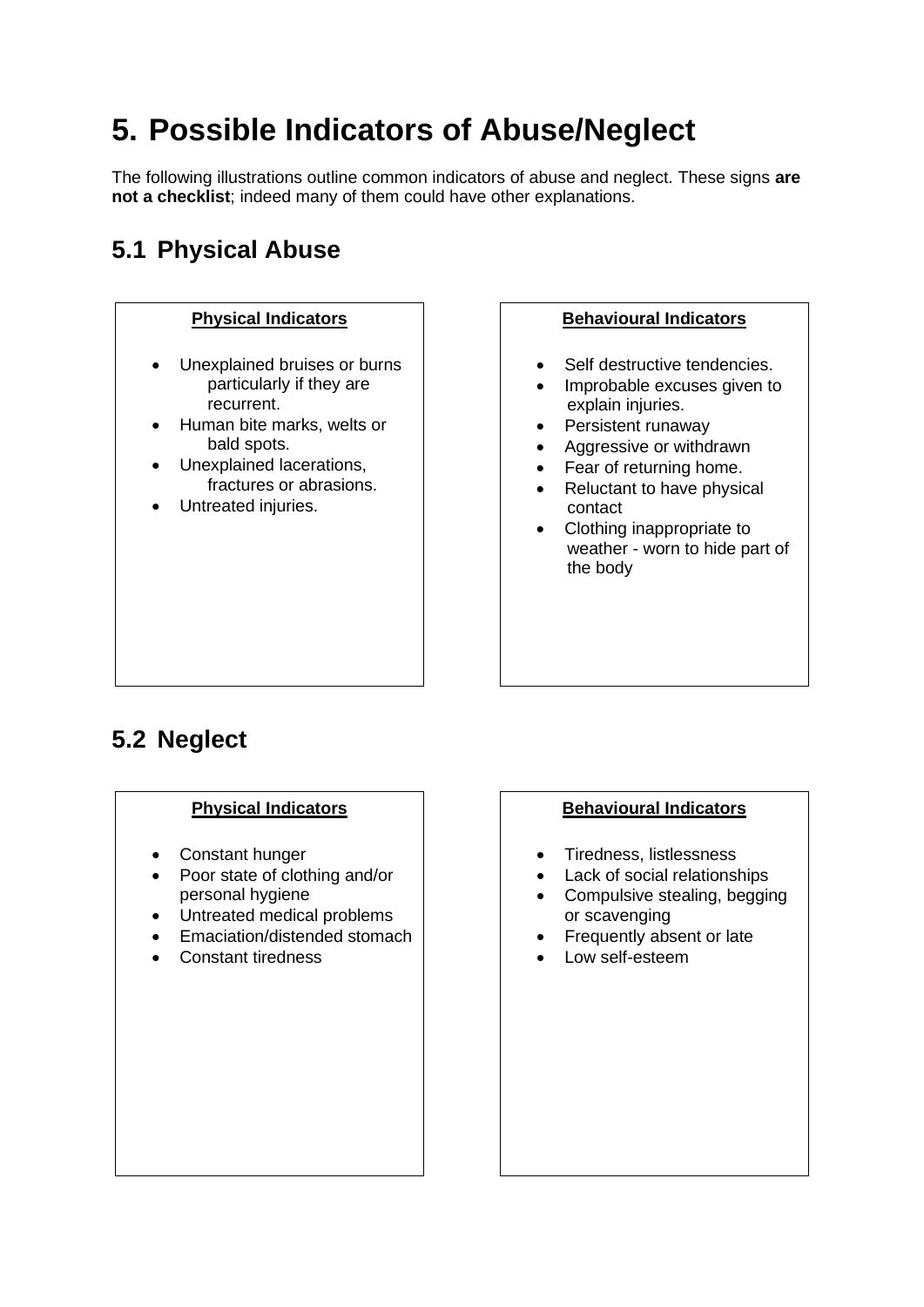### **5.3 Emotional Abuse**

- Sudden speech disorder
- Signs of mutilation
- Signs of solvent abuse(e.g. mouth sores, smell of glue, drowsiness)
- Wetting and/or soiling
- Attention seeking behaviour
- Poor peer relationships

### **5.4 Sexual Abuse**

- Soreness or bleeding in the genital or anal areas or in the throat
- Torn, stained or bloody underclothes
- Chronic ailments such as stomach pains or headaches
- Difficulty in walking or sitting
- Frequent urinary or yeast infections
- Venereal diseases
- Unexplained pregnancies

#### **Physical Indicators Behavioural Indicators**

- Neurotic behaviour (e.g. rocking, hair twisting, thumb sucking)
- Reluctance for parent liaison
- Fear of new situations
- Persistent runaway
- Inappropriate emotional responses to painful situations

#### **Physical Indicators Behavioural Indicators**

- Be chronically depressed/
- suicidal.
- Inappropriately seductive or precocious
- Sexually explicit language
- Low self-esteem, selfdevaluation, lack of confidence
- Recurring nightmares/fear of the dark
- Outbursts of anger/hysteria
- Overly protective to siblings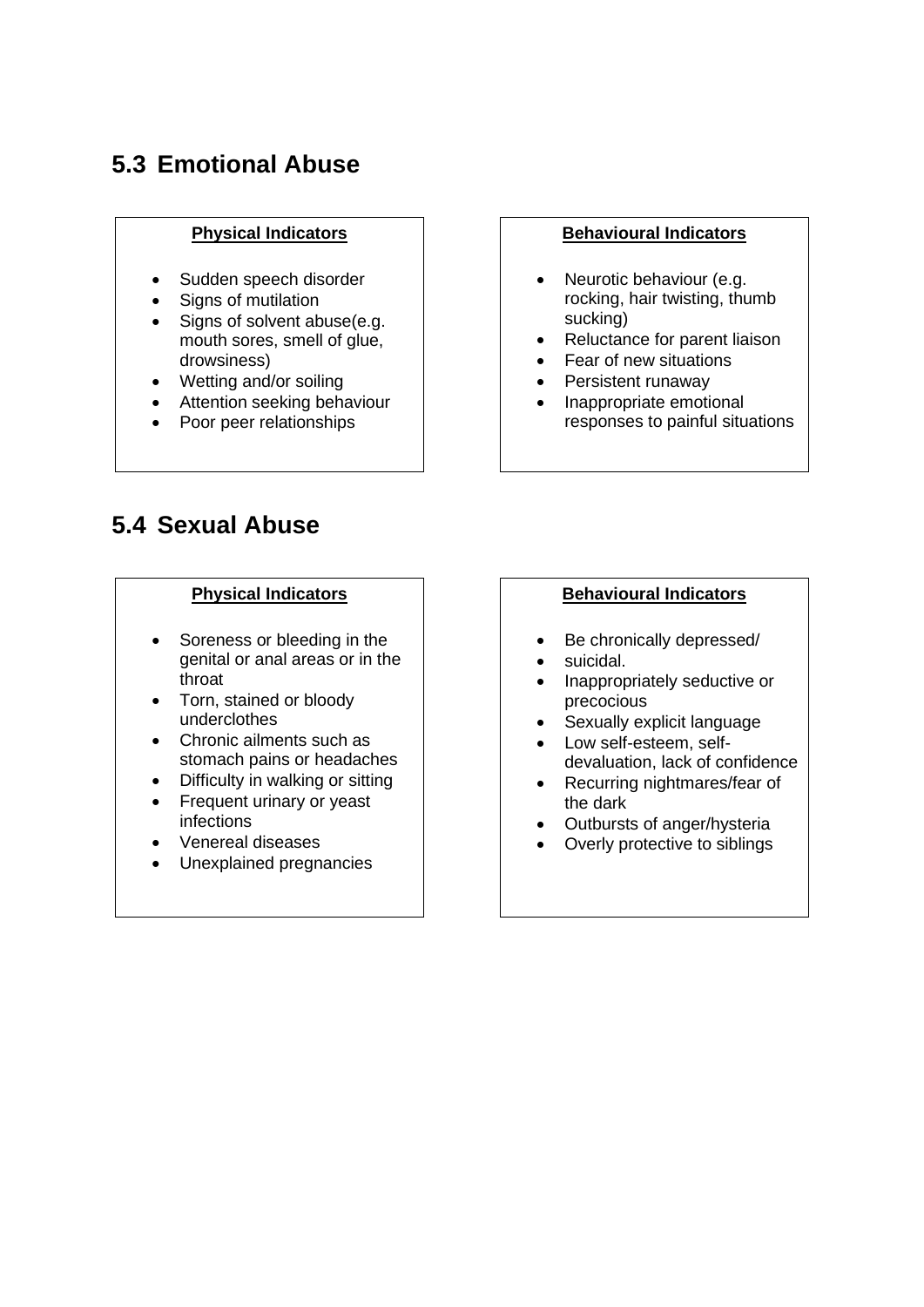### **6. Disclosure of Abuse**

### *What should teachers and support staff do if a case of abuse is disclosed or alleged?*

A child may quite innocently disclose details of abuse that occurs within the family or a child may confide in a member of staff as the one adult he/she can trust.

It is important that the teacher is sympathetic and supportive. He/she should always believe what the child is saying – research has shown that children rarely fabricate allegations of sexual abuse.

- The teacher should remain calm and reassuring-children who have been abused often have low self-esteem and may withdraw if they detect signs of doubt etc. **DO NOT DISPLAY SIGNS OF SHOCK OR DISBELIEF**
- The teacher should listen carefully. He/she should never ask leading questions, attempt to cross-examine the child, impose the adult's own assumption or press for evidence. e.g. Do not say "What did he do next?" This can later be interpreted as putting ideas into a child's mind. Instead say, "Tell me what happened."

**It is not the responsibility of teachers or any member of staff to carry out investigations into suspected or reported abuse. They simply seek discreet clarification or listen to disclosures by the child and pass on any concerns.**

### **6.1 Steps to be taken by The Teacher**

- 1. Do not promise to keep secret what the child has said.
- 2. Do not discuss concerns with the parent(s) or with anyone who is not involved in the care of the child. **Confidentiality** is important - if the allegations prove to be untrue, reporting them to someone who is not concerned with the care of the child may be deemed defamatory.
- 3. Report immediately to the Designated Teacher or the Deputy Designated Teacher. If neither of these teachers nor the Principal are on the premises, contact numbers are available in the School Office and in the After School Club's register.
- 4. Prepare a detailed report (Appendix 1) including:
	- a. Information revealed by the child Make rough notes as soon as possible after the disclosure-

#### **DO NOT DESTROY THESE ORIGINAL NOTES**

b. Record the date, time, place, words used by the child (Do not translate these into "proper words"), any injuries or bruises noticed (diagram if appropriate), any unusual non-verbal behaviour**.** 

#### **DO NOT RECORD ASSUMPTIONS OR INTERPRETATIONS**

- c. Note down when and to whom the suspicions were reported.
- d. Keep a copy of the report and pass a copy to the Designated Teacher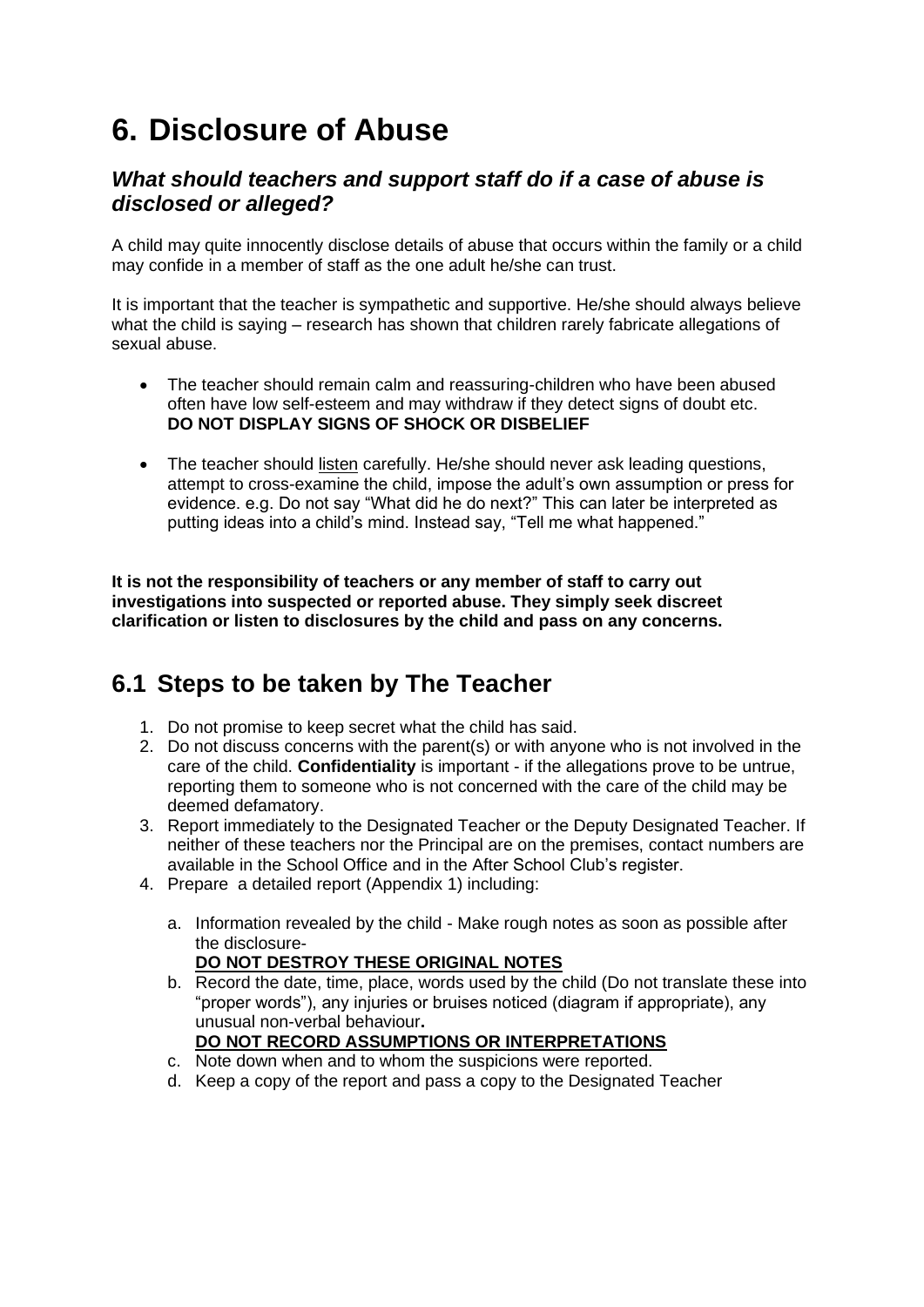### **6.2 Recording Allegations or Suspicions of Abuse**

In any case where an allegation is made, or someone in school has concerns, a record should be made (see Appendix 1). It is a good idea to draw up a checklist of details to note and questions you should ask yourself in making such a record.

- 1. Name of child.
- 2. Age.
- 3. Any special factors.
- 4. Parent's name(s).
- 5. Home address and phone number.
- 6. Is the person making the report expressing their own concerns or passing on those of somebody else? If so record details.
- 7. What has prompted the concerns? Include dates, times etc. of any specific incidents.
- 8. Any physical signs? Behavioural signs? Indirect signs?
- 9. Has the child been spoken to? If so, what was said?
- 10. Have the parents been contacted? If so, what was said?
- 11. Has anybody been alleged to be the abuser? If so, record details of the alleged abuser.
- 12. Has anyone else been consulted? If so, record details.

#### **Records must be retained confidentially and forwarded to any school the child may attend in the future.**

**IMPORTANT - Details should be factual (not opinions) – written in bullet form, including exact times, dates and actual words spoken by the child.**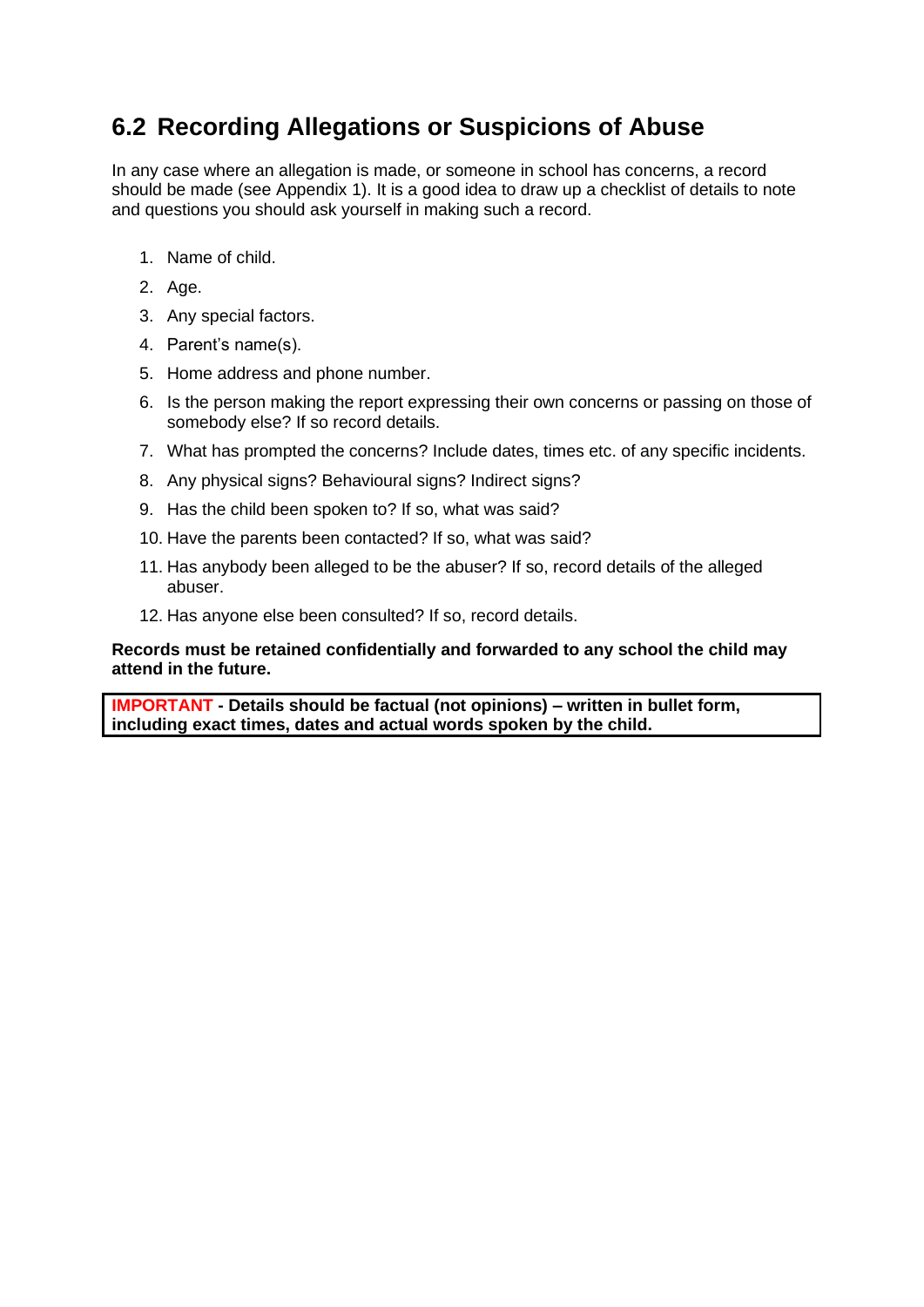### **6.3 Summary of what to do when you have a concern**

#### **RECEIVE**

- $\triangleright$  Listen to what a child says but do not ask leading questions except to show that you have understood.
- $\triangleright$  Do not promise that information will be kept secret.

#### **REASSURE**

 $\triangleright$  Ensure that the child is reassured that he/she will be safe and their interests come first.

#### **RESPOND**

- $\triangleright$  Only to ensure that the child is safe and secure.
- $\triangleright$  Explain what you have to do next and to whom you have to talk.

#### **RECORD (Appendix 1)**

- ➢ Make a note of what you have seen or heard and the date and time.
- $\triangleright$  Record words used by the child and any noticeable behaviour or marks.
- ➢ Record statements and observable things not your interpretations.

#### **REPORT**

➢ Report to the Designated Teacher or Deputy Designated Teacher as soon as you have any concern for a child.

We have instigated a process for monitoring and managing children who are at risk of neglect.

- 1. The class teacher should share concerns with the Designated Teacher.
- 2. The Designated Teacher completes a 'Managing Neglect and Lower Level Concerns' form with the class teacher.
- 3. The parents/guardians of the child are asked to come in to school for an initial conversation, during which the concerns of the school are shared by the D.T. and the class teacher.
- 4. An agreement is made between the parents/guardians and the school, which targets a maximum of 3 areas for improvement, which will be monitored and updated regularly. (weekly/bi-weekly)
- 5. A letter is sent home the following day which shows the targets agreed and the date of the next meeting arranged with the parent.
- 6. The class teacher completes the form, 'Range of Indicators to monitor Children at risk of Neglect' before the pre-arranged meeting with parents/guardians.
- 7. This document is discussed with parents at the next meeting and appropriate steps taken to promote the welfare of the child. If the targets are being met, it may be helpful to set further targets, ensuring that the limit of 3 is always maintained. If no progress is made towards achieving the targets, the Designated Teacher may consider it necessary to contact Social Services and make a referral.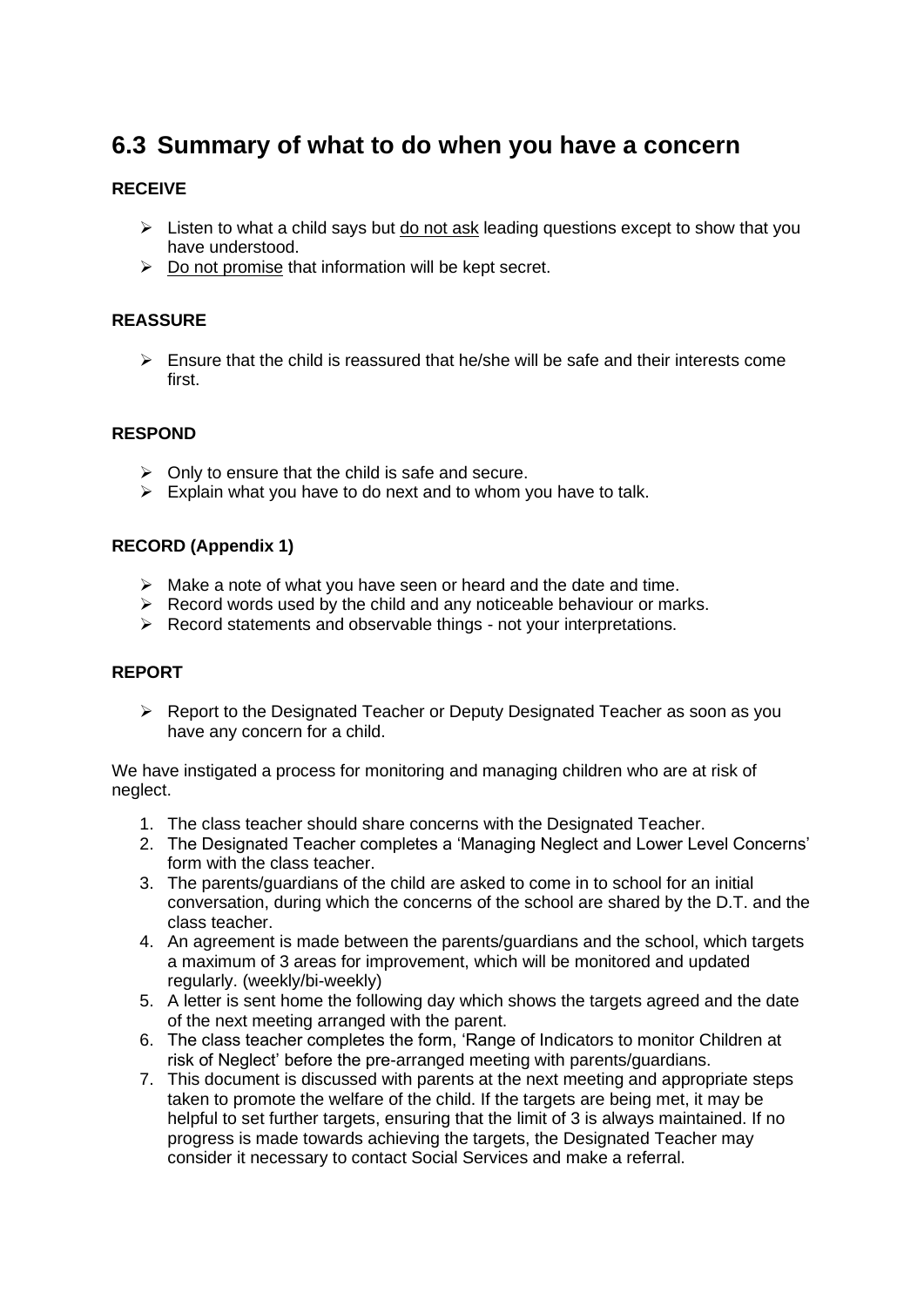### **7. Academy Primary School Procedures**

*Procedure where there are concerns or the school has been given information about possible abuse by someone other than a member of the school's staff.*

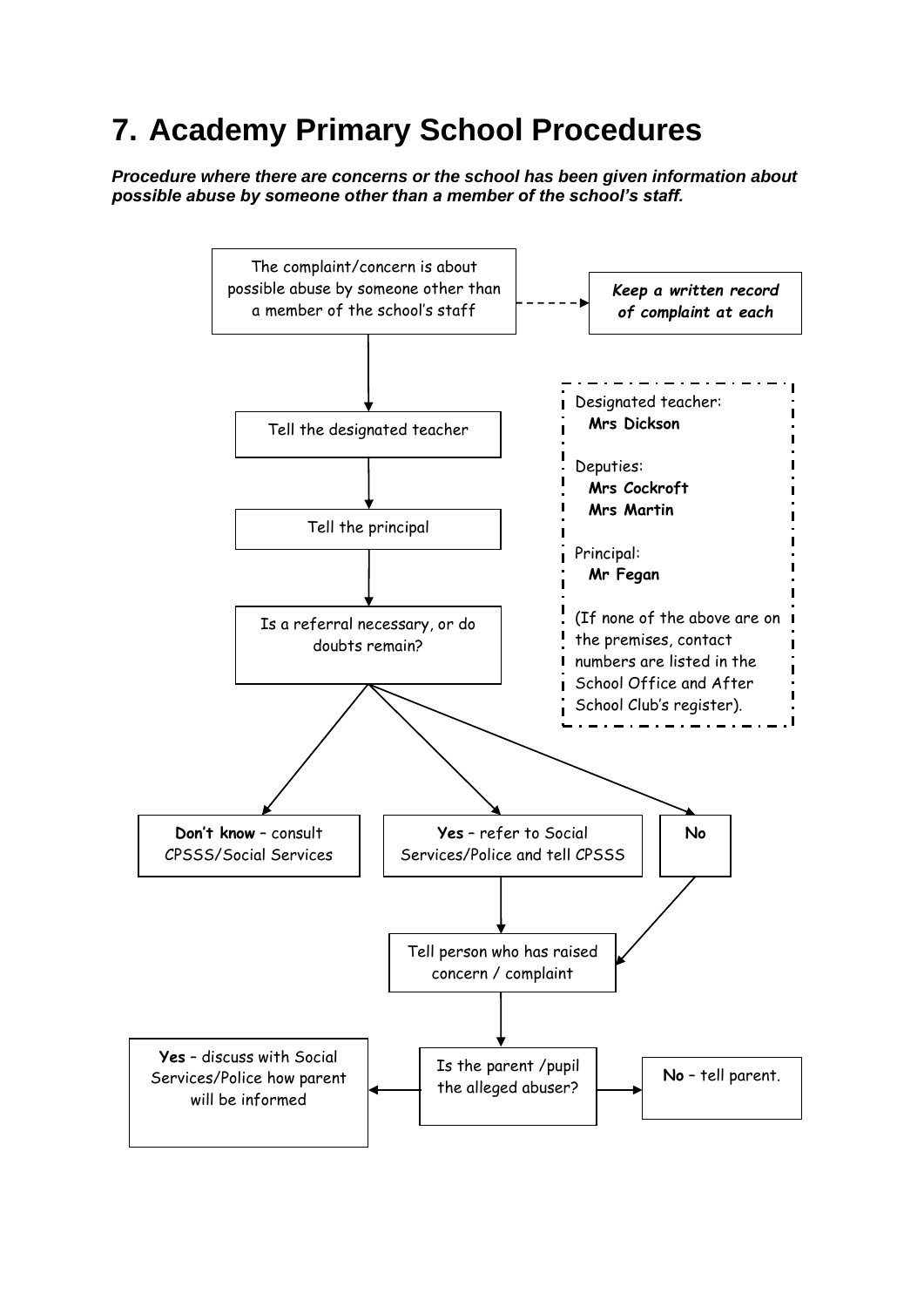#### *Procedure when a complaint has been made about possible abuse by a member of the school's staff.*

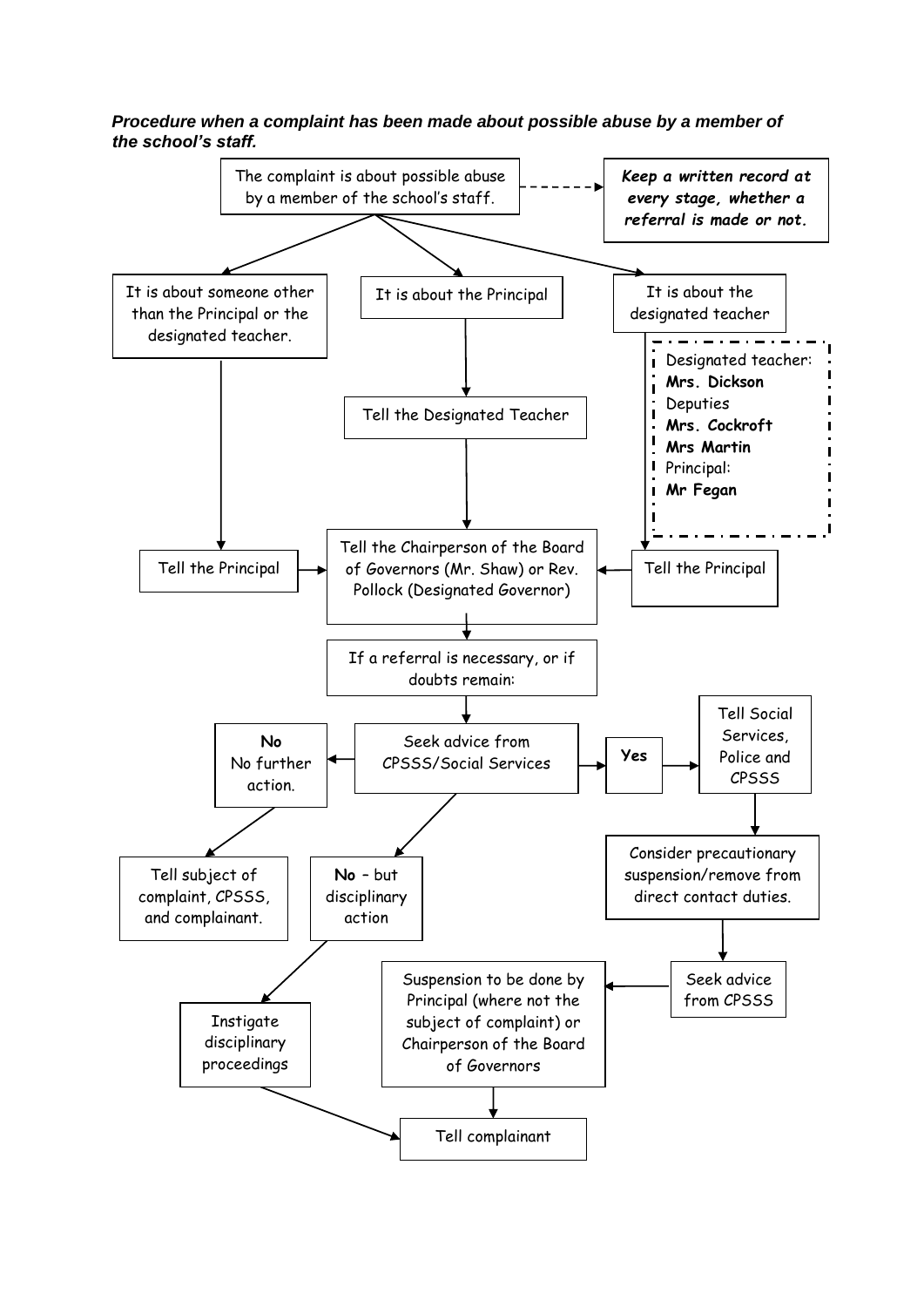### **7.1 Confidentiality and Information Sharing**

Information given to members of staff about possible child abuse cannot be held "in confidence". The welfare of the child is paramount so members of staff have a responsibility to share relevant information with other professionals and the investigative agencies. Where abuse is suspected schools have a legal duty to refer to Social Services or PSNI. In keeping with the principle of confidentiality, the sharing of information with school staff will be on a "need to know" basis.

### **7.2 Record Keeping**

All Child Protection records /information are kept in a file labelled with the child's name. These files are stored in a locked filing cabinet and only the Principal, Designated Teacher and Deputy Designated Teachers have access to this filing cabinet. When a child transfers to another school, a copy of notes generated by Academy Primary School is forwarded to the Designated Teacher in the child's new school. Documentation from Social Services is shredded. Child Protection records are kept by the school until a former pupil reaches 30 years of age.

### **7.3 Attendance at Child Protection Case Conferences and Core Group Meetings**

The Principal, Designated Teacher or class teachers may be invited to attend Child Protection Case Conferences and/or core group meetings convened by the Health and Social Care Trust. They will be asked to provide a written report and to make an oral contribution to the conference/meeting. Teaching staff are also required to express their views as to whether a child's name should be placed / removed from the Child Protection 'At Risk' Register. Feedback from conferences /meetings will be disseminated to relevant staff on a "need to know" basis.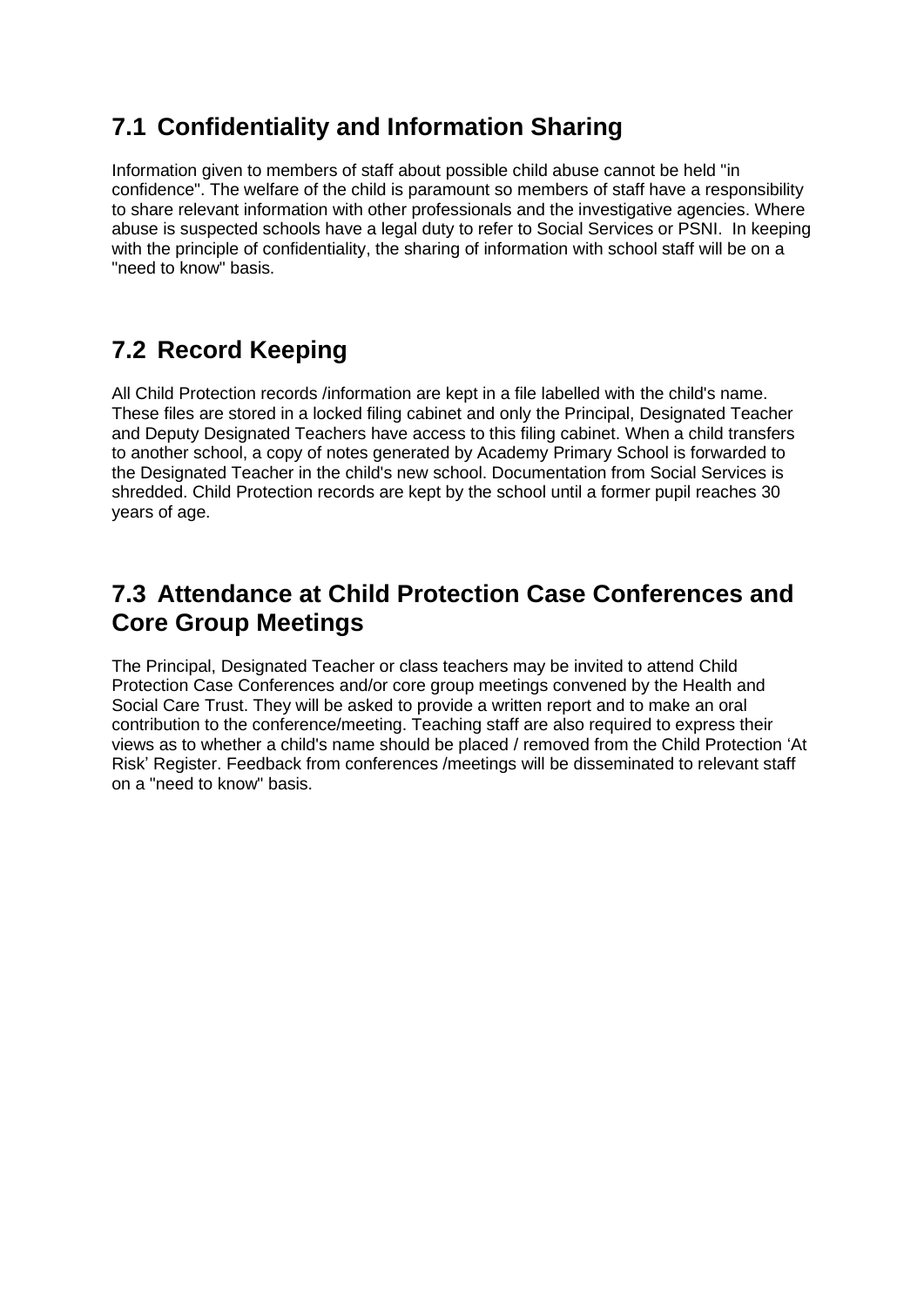### **7.4 Self-Harm and Suicide**

The delivery of The Personal Development and Mutual Understanding aspect of the curriculum helps pupils build the resilience required to deal with the many challenges and disappointments they will face in today's world.

In addition, the Pastoral Care Policy outlines a whole school approach to fostering good pupil-teacher relationships, good peer relationships and positive behaviour management which can help pupils increase their positive mental health and wellbeing thus making them less susceptible to anxiety, depression, self-harm and suicide.

The presence of a number of risk factors, however, may increase the vulnerability of a young person to self-harm or suicidal ideations.

Knowledge of risk factors and protective factors is not always enough to help identify pupils who may be at risk of self-harm or suicide. Teachers have a key role to play in being able to identify warning signs of potential suicidal thoughts or behaviours.

#### **Warning Signs: -**

- Ideas and themes of depression, death and suicide
- Writing about suicide
- Speaking about suicide
- Art work about suicide
- Threats and statements of intent
- Negative changes in mood and marked emotional instability
- Positive changes in mood and calmness
- Significant grief or stress
- Withdrawal from relationships
- Physical symptoms with emotional cause
- Preoccupation with a known suicide
- Life threatening risk taking behaviour
- Unexpected reduction in academic performance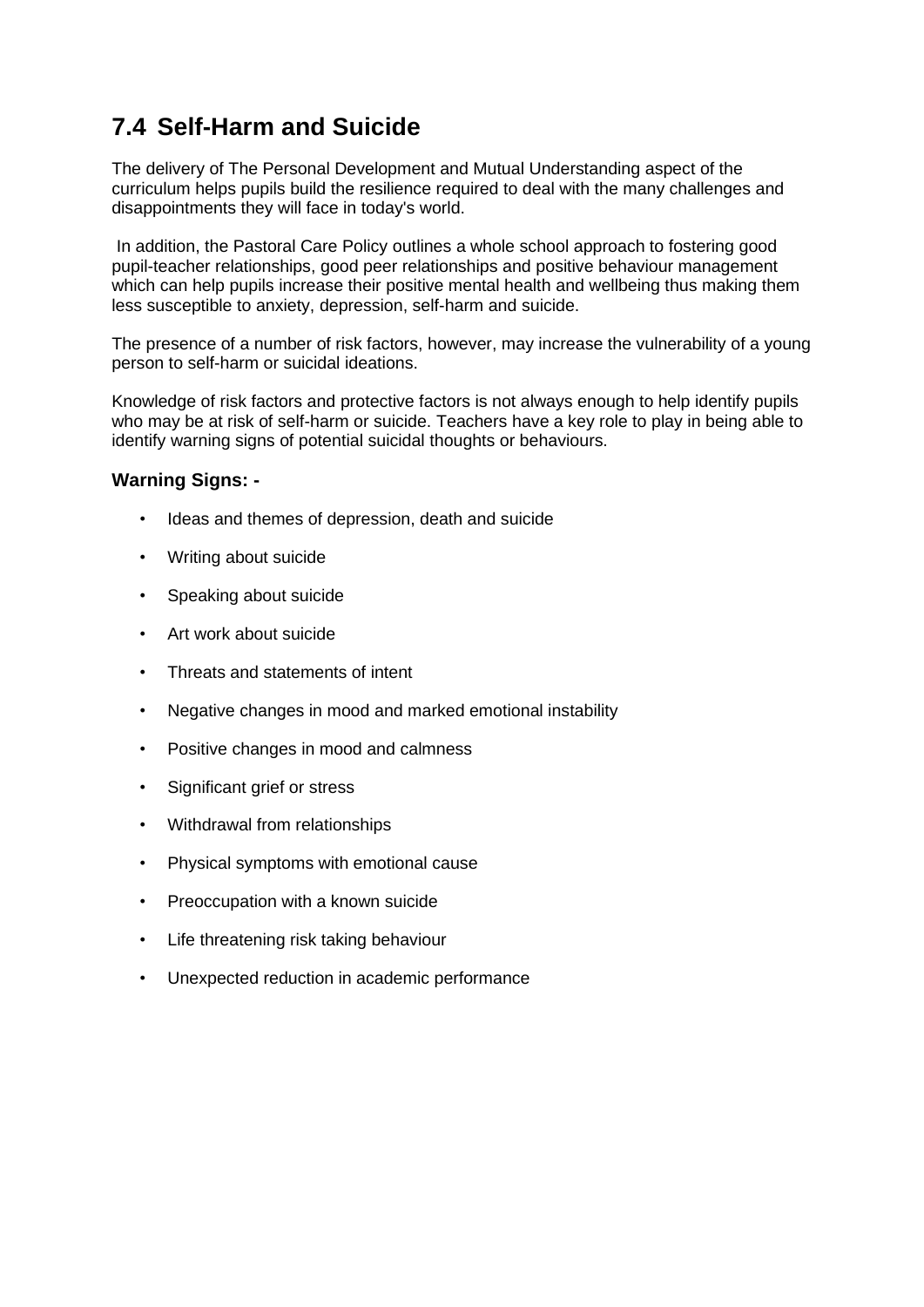### **Responding to a Pupil with Suicidal Ideations**

It is Important for staff to consider in advance how they would react as self-harm and expression of suicidal thoughts are safeguarding issues.

- ➢ Listen
- $\triangleright$  Need to respond with empathy and in a non-judgemental way
- ➢ Need to Follow CP and Safeguarding procedures and to make appropriate referrals
- $\triangleright$  Take the child seriously accept the possibility of suicidal thoughts
- $\triangleright$  Don't promise confidentiality
- $\triangleright$  Show a caring attitude
- $\triangleright$  Be open (ask the young person if they are thinking of harming themselves)
- ➢ Supervise closely **the pupil should not be left unsupervised**
- $\triangleright$  Inform the Designated Teacher.

### **The Designated Teacher will: -**

- $\triangleright$  Ensure the pupil is not left unsupervised
- $\triangleright$  Contact parents/guardians and ask them to take the pupil to the GP or Out of Hours Service for **'an emergency mental state assessment'** and potential referral to Child and Adolescent Mental Health Services.
- $\triangleright$  Safely hand over the pupil into the care of the parents/guardians. Parents will be advised to supervise the child closely.
- $\triangleright$  If the school cannot safely deliver the pupil into the care of parents/guardians, or the school has concerns that appropriate support will not be sought/provided, school staff may seek appropriate medical advice acting in *loco parentis*.
- $\triangleright$  Remain in sensitive contact with parents/guardians
- $\triangleright$  Provide support for staff and/or peers.
- $\triangleright$  Complete a Safeguarding action checklist as outlined in the D.E. publication 'Protecting Life in Schools'.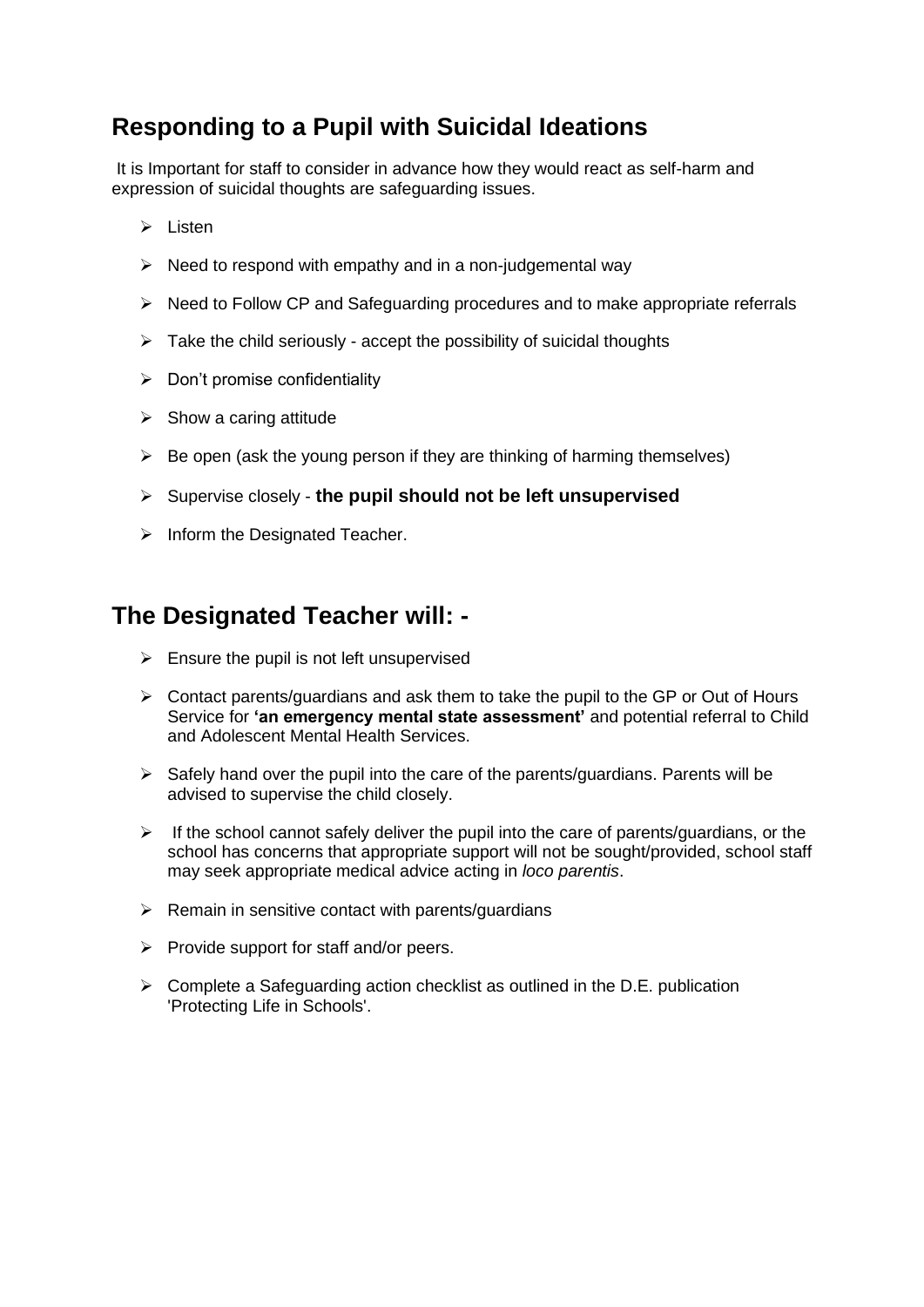### **CONFIDENTIAL** Appendix 1 **Academy Primary and Nursery School Child Protection Concern/Incident Report Form**

| <b>Child's Name</b>         | D.O.B. | <b>Class</b> | Date |
|-----------------------------|--------|--------------|------|
| Parent's name(s)            |        |              |      |
| <b>Address and Tel. No.</b> |        |              |      |

Details should be factual, not opinions - record in bullet form. If possible, include exact times, dates and actual words spoken by the child.

Details of concern/incident/disclosure - day, date, time, place, who dealt with it and observations / circumstances.

Description of any physical/behavioural indicators (include drawing if appropriate)

Parties Involved, including any witnesses to an event and what was said or done and by whom:

Details of conversations with anyone involved or consulted: witnesses e.g. child, parents, other staff, designated teacher:

Action taken at the time including details of any advice sought, from whom and when: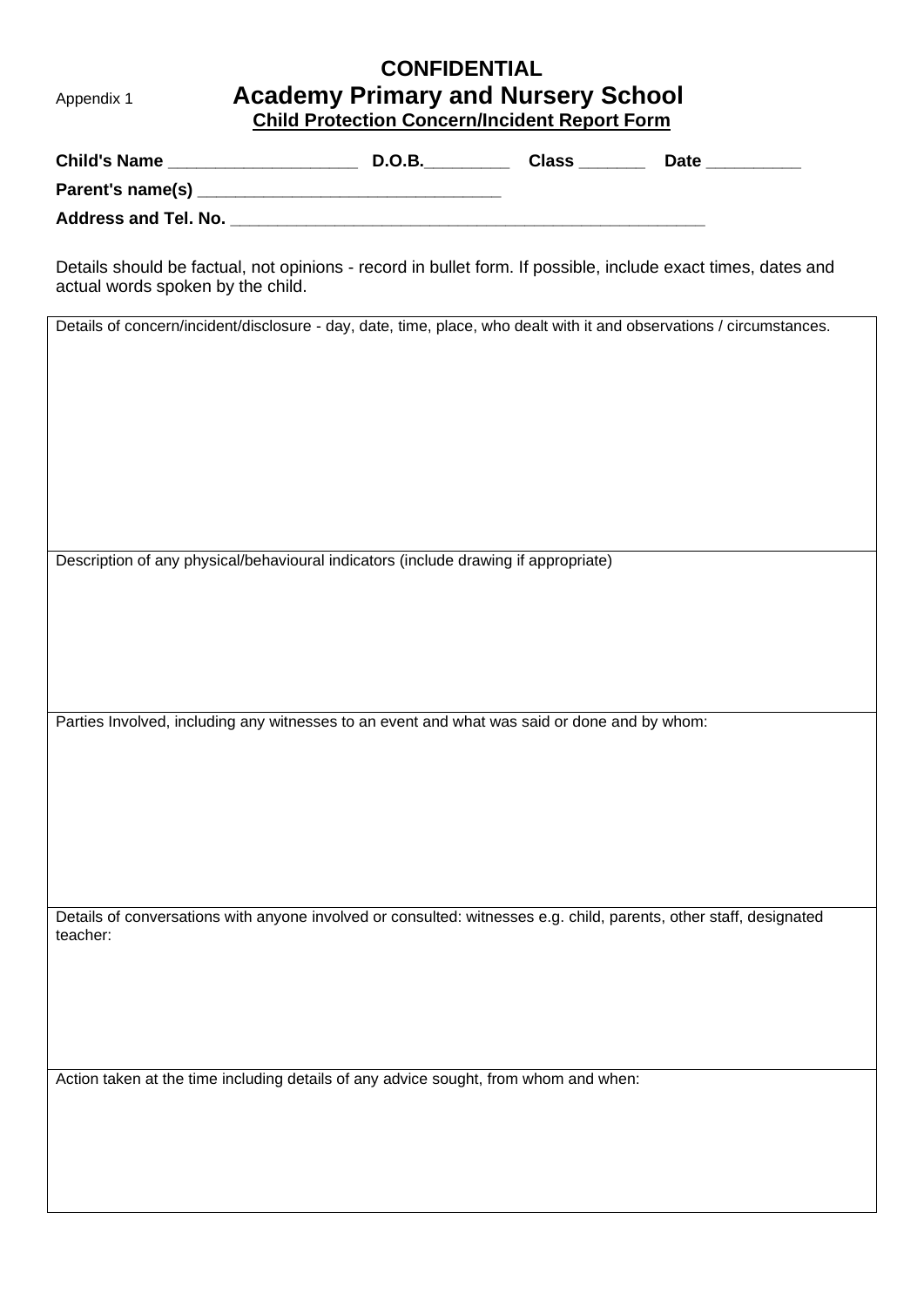| Any further action taken:                                                                                              |             |             |  |  |  |  |
|------------------------------------------------------------------------------------------------------------------------|-------------|-------------|--|--|--|--|
|                                                                                                                        |             |             |  |  |  |  |
| Written report passed to Designated Teacher:<br>If 'No' state reason:                                                  | Yes  <br>No |             |  |  |  |  |
|                                                                                                                        |             |             |  |  |  |  |
| Details of any agencies presently working with this child e.g. social worker, EWO, psychologist, Behavioural Services. |             |             |  |  |  |  |
| Date and time of report to Designated Teacher:                                                                         |             |             |  |  |  |  |
|                                                                                                                        |             |             |  |  |  |  |
| Signature                                                                                                              | Designation |             |  |  |  |  |
| Received by                                                                                                            | Designation | <b>Date</b> |  |  |  |  |